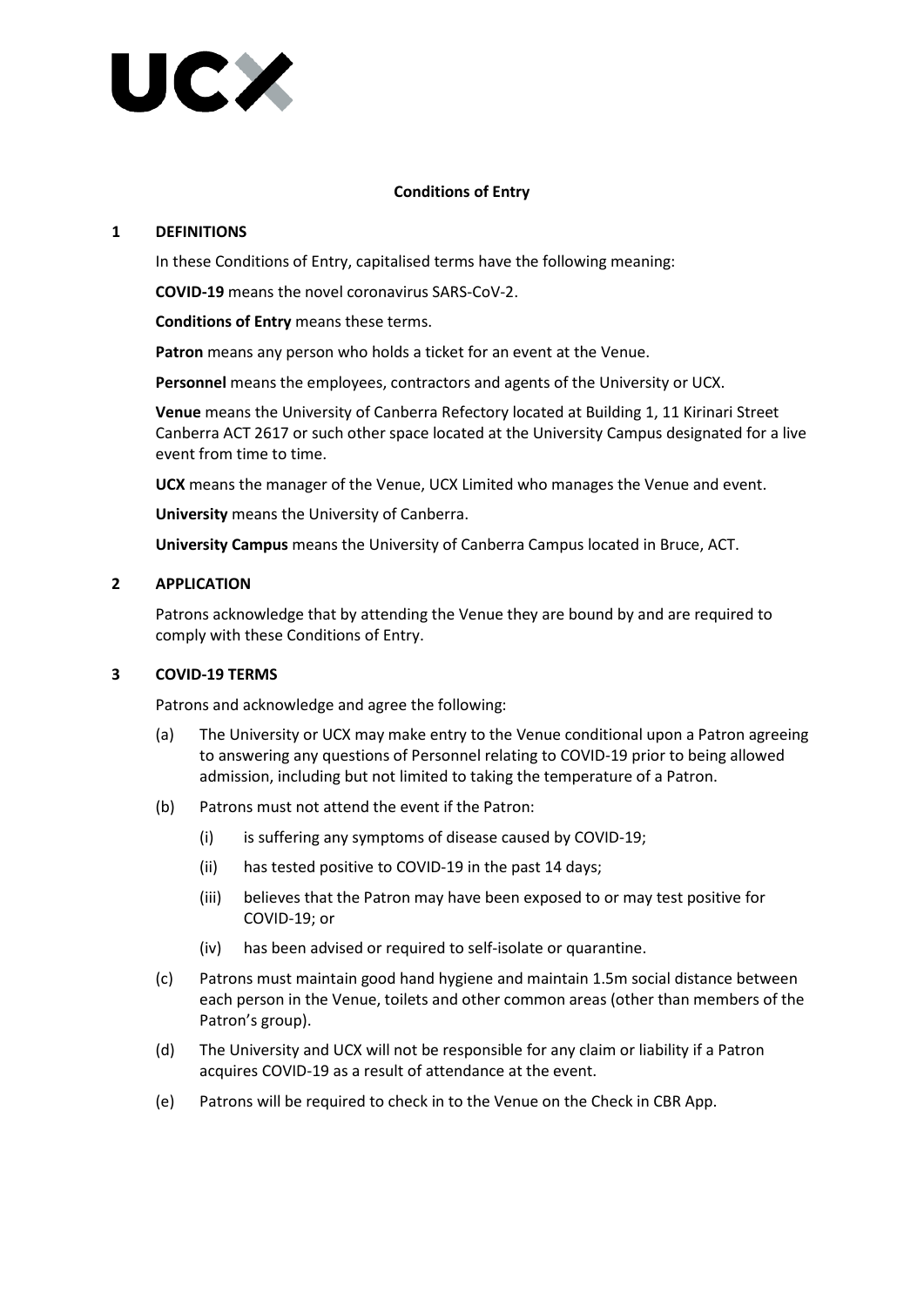

## **4 GENERAL CONDITIONS OF ENTRY**

Patrons agree to comply with the following conditions of entry:

- (a) Patrons acknowledge that they enter and attend the Venue at their own risk. Neither UCX, the University or Personnel will be liable for any loss, injury or damage suffered or incurred by a Patron or any other person entering or attending the Venue;
- (b) UCX reserves the right to have Personnel inspect or search any clothing, bags, containers or packages Patrons intend to bring into the Venue, includes a pat-down, bag search or inspection by screening equipment;
- (c) Patrons acknowledge and agree that UCX reserves the right of admission to the Venue;
- (d) If the event is all ages, any Patron, 15 years or under, must be accompanied by an adult;
- (e) Smoking is prohibited in all areas of the Venue and on the University Campus. Smoking includes the use of electronic cigarettes and other electronic imitations or simulation devices. Patrons who fail to obey a direction from Personnel to cease smoking, may be immediately evicted from the Venue;
- (f) The use of illicit substances is prohibited. UCX has a zero-tolerance policy towards the use and possession of illicit drugs and any Patrons found with illicit drugs will be refused entry, have their tickets cancelled and be referred to police;
- (g) Patrons consent to the use of their image in relation to artist content or promotional purposes;
- (h) Patrons are responsible for their own personal possessions and must not leave bags or possessions unattended at any time;
- (i) Moshing, crowd surfing and any activities that are deemed to be dangerous to other Patrons or Personnel may result in eviction from the Venue; and
- (j) Patrons may not bring animals into the Venue other than an assistance animal in the company of its registered owner. Service animals must display a companion vest/lead for ease of identification.

### **5 PROHIBITED ITEMS**

Unless expressly authorised by UCX or the University, possession of the following items is prohibited at the Venue:

- (a) all professional cameras (those with detachable lenses or telephoto lenses);
- (b) selfie sticks, monopods and tripods;
- (c) drones or other remote controlled devices;
- (d) broadcasting or transmission equipment;
- (e) external/commercial food and drink;
- (f) alcohol and e-cigarettes;
- (g) illegal or illicit substances;
- (h) large spiked wrist or neck bands, spiked or studded belts;